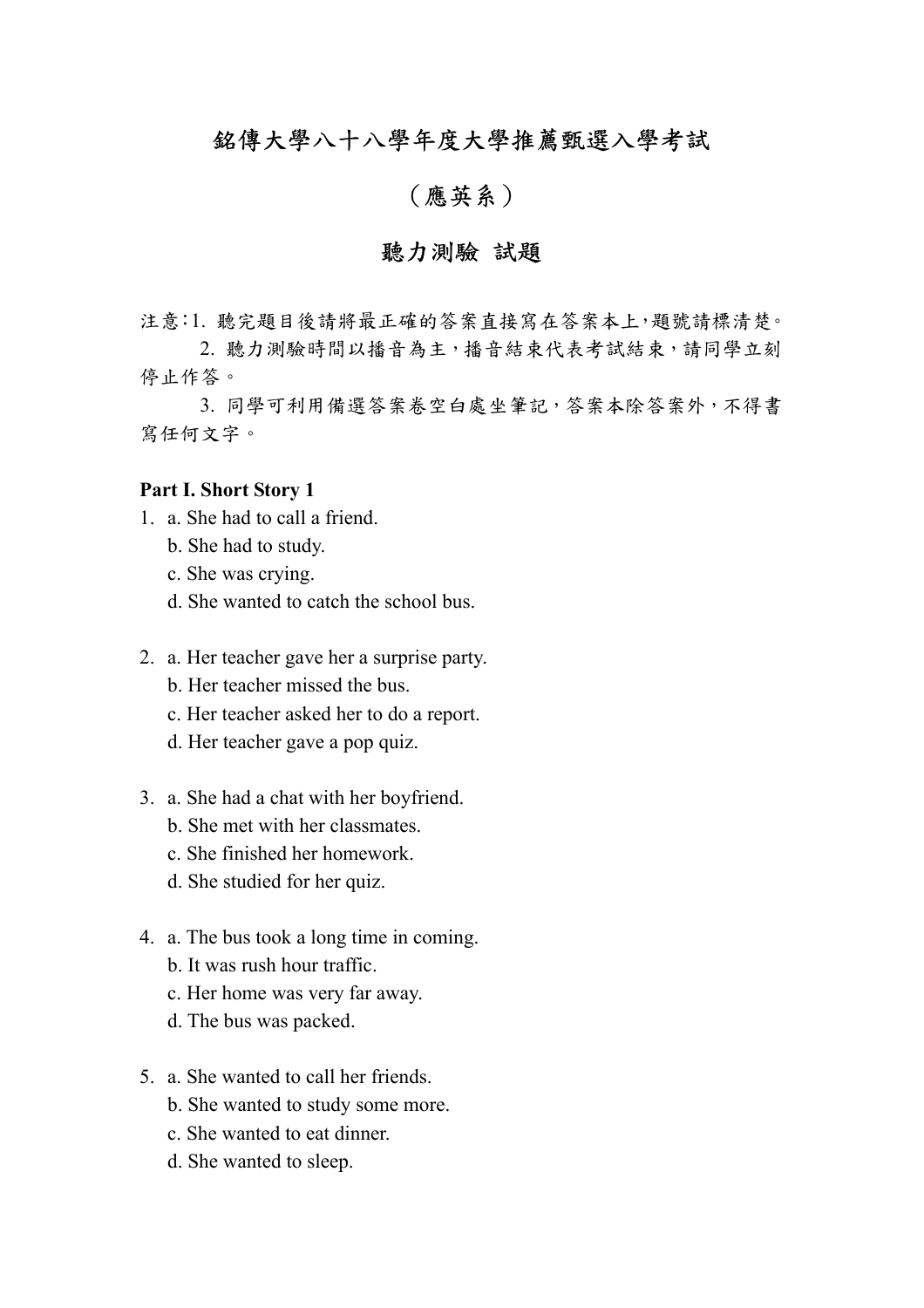# **Part I. Short Story 2 (Write down the answer for each question)**

- 6. What is one thing you can do if the weather is nice in Taipei?
- 7. What do you need to bring if you want to play tennis?
- 8. Where can you go to chat with your friends?
- 9. What is one indoor activity?
- 10.Why is it your fault if you ever get bored on a weekend in Taipei?

### **Part II. Short Dialogues**

11.

- a. No. bring me a quart of milk.
- b. Yes. I'd like a hamburger and some fries.
- c. No. I think I have enough money.
- d. Yes. We need a head of lettuce.

### 12.

- a. At a travel agency.
- b. At the train station
- c. At an airport
- d. At a hotel

### 13.

- a. A store window
- b. A newspaper ad
- c. A cook book
- d. A menu

14.

- a. Cold
- b. Rainy
- c. Sunny
- d. Breezy

- a. At an office
- b. In a hotel room
- c. In a studio
- d. In a house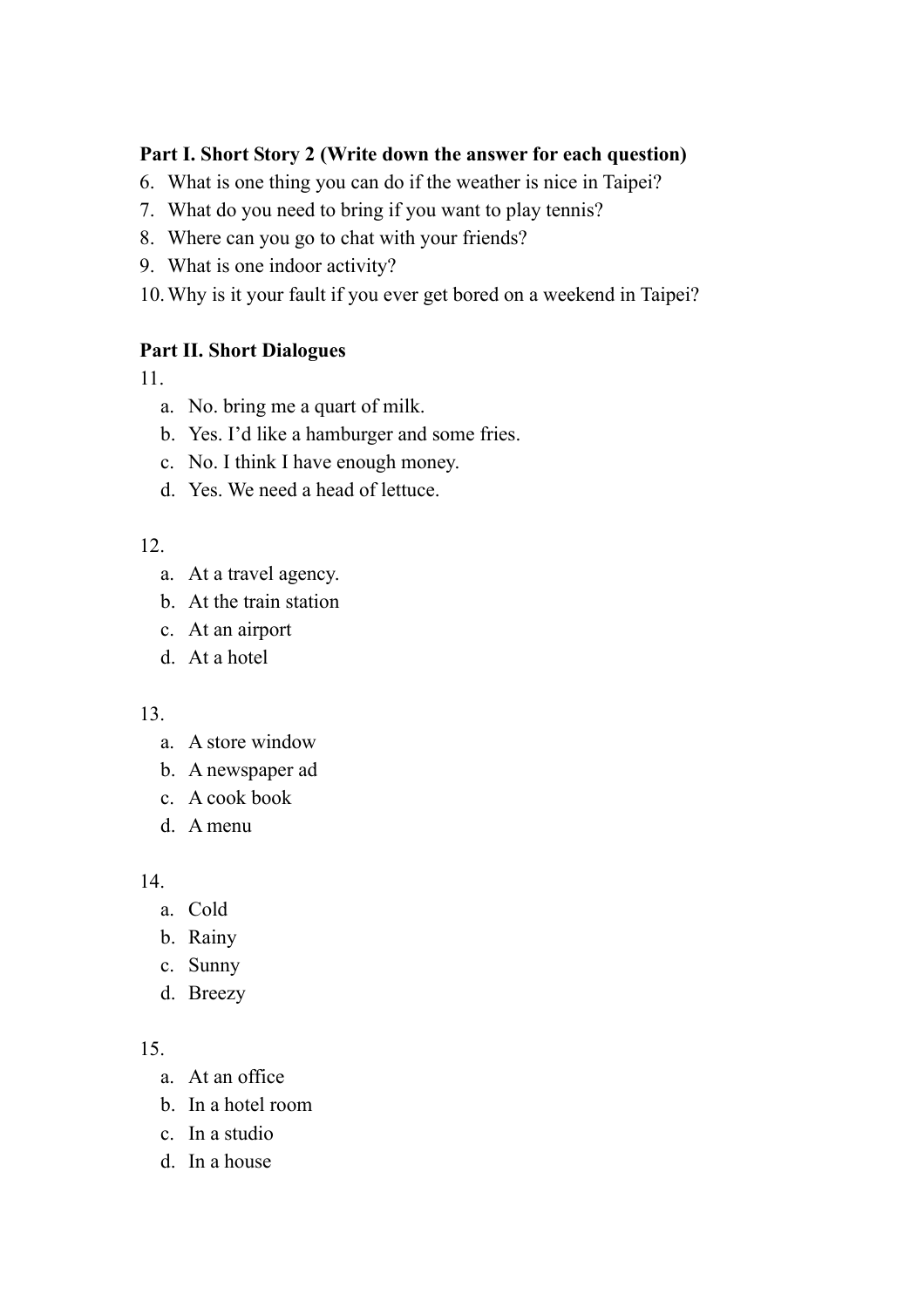- a. Monday
- b. Friday
- c. Saturday
- d. Weekend

17.

- a. The man's sister and his boss
- b. The woman's sister and her boss
- c. The man's boss and his wife
- d. The woman's sister and the man's boss

18.

- a. Rings
- b. Shoes
- c. Coats
- d. Purses

### 19.

- a. They are shopping at a department store.
- b. They are mountain climbing.
- c. They are walking around a park.
- d. They are fishing.

20.

- a. You're welcome.
- b. Thank you very much.
- c. I can't go to the bank.
- d. You should go with me.

# **Part III. Statements & Responses**

- a. So do I.
- b. Neither should I.
- c. Nor can I.
- d. Or have I.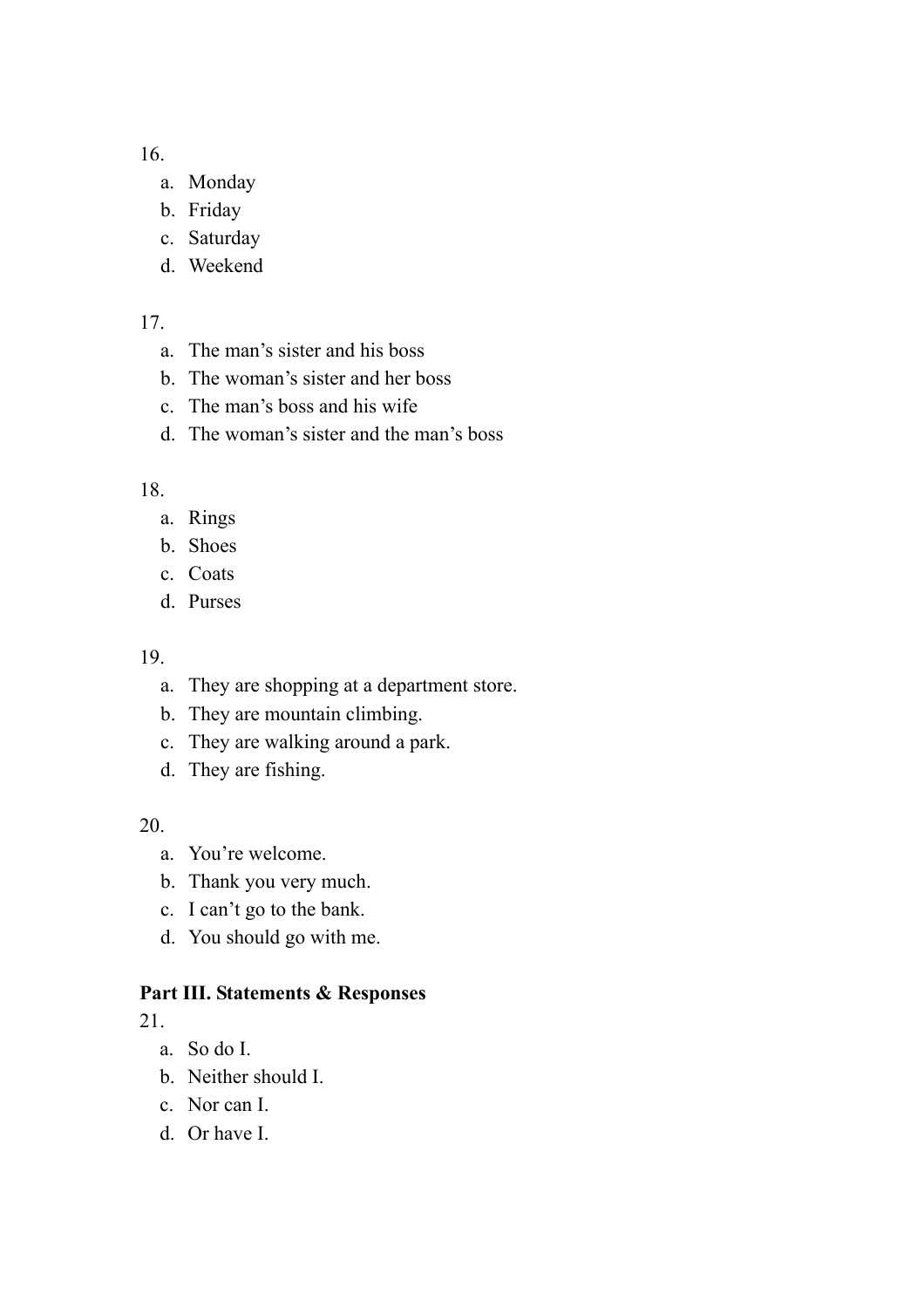- a. Is that round-trip of one-way?
- b. Would you like window seats?
- c. Could you show me your tickets, please?
- d. Where do you want to sit?

# 23.

- a. You're welcome.
- b. Anything else?
- c. No way.
- d. That's O.K.

# 24.

- a. Hi Peter, how are you?
- b. Do I have the wrong number?
- c. No thanks. I'll call back later.
- d. I think the line is busy.

# 25.

- a. Thank you. It was my mother's.
- b. Sorry, it's not for sale.
- c. Excuse me. I didn't know it was yours.
- d. That 's amazing-I lost it last week.

# 26.

- a. About twice a month.
- b. About two times in the month.
- c. About the second time every month.
- d. About two for one month.

# 27.

- a. O.K. Go back and I'll see you there.
- b. O.K. So I go right and I'll get back home.
- c. O.K. But before Friday, please.
- d. O.K. There's a bus at 6:30.

# 28.

a. Congratulations.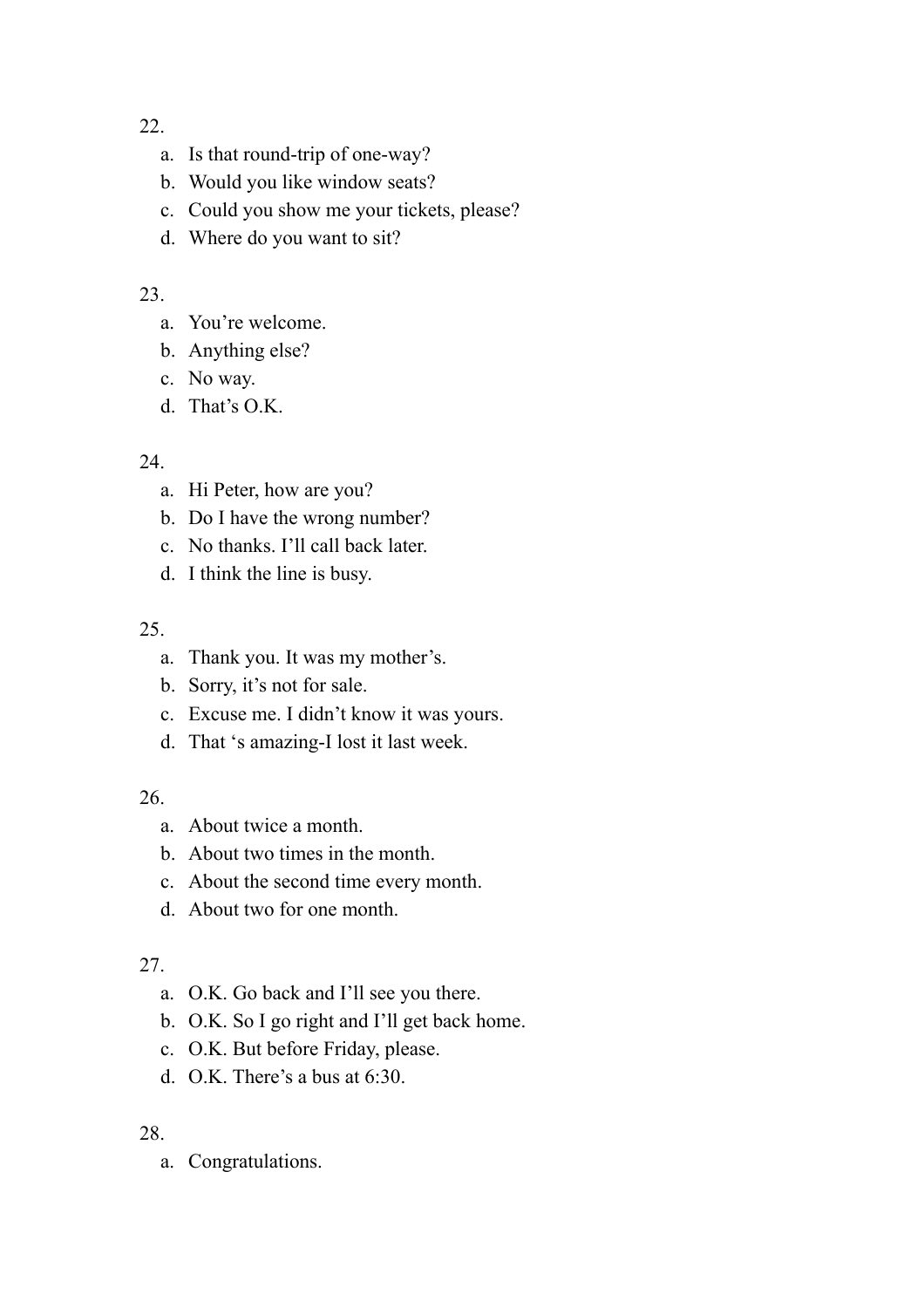- b. Well, good luck.
- c. Long time no see.
- d. Have a nice day.

- a. Is the eastern part of town.
- b. Well, it's been nice talking to you.
- c. Could you tell me about the juice?
- d. Thanks, but I,m in a hurry.

30.

- a. In the eastern part of town.
- b. It's a city in the north of Taiwan.
- c. I live by myself.
- d. I've been here for three years.

### **Part IV. Continuous Dialogues**

- 31. What are the speakers out doing?
- 32. What is the weather like?
- 33. What kind of movies does the man like to see?
- 34. Why is the man in pain?
- 35. What does the woman do about the man's problem?
- 36. \_\_\_\_\_\_\_\_\_\_
- $37.$
- 38. \_\_\_\_\_\_\_\_\_\_
- 39. \_\_\_\_\_\_\_\_\_\_
- 40. \_\_\_\_\_\_\_\_\_\_

### **Part V. Paraphrase**

41.

- a. I'd like them to win the game.
- b. I think they'll win the game.
- c. I don't want them to win the game.
- d. I don't know if they'll win the game.

- a. The family ate after the man got home.
- b. The man ate before his family did.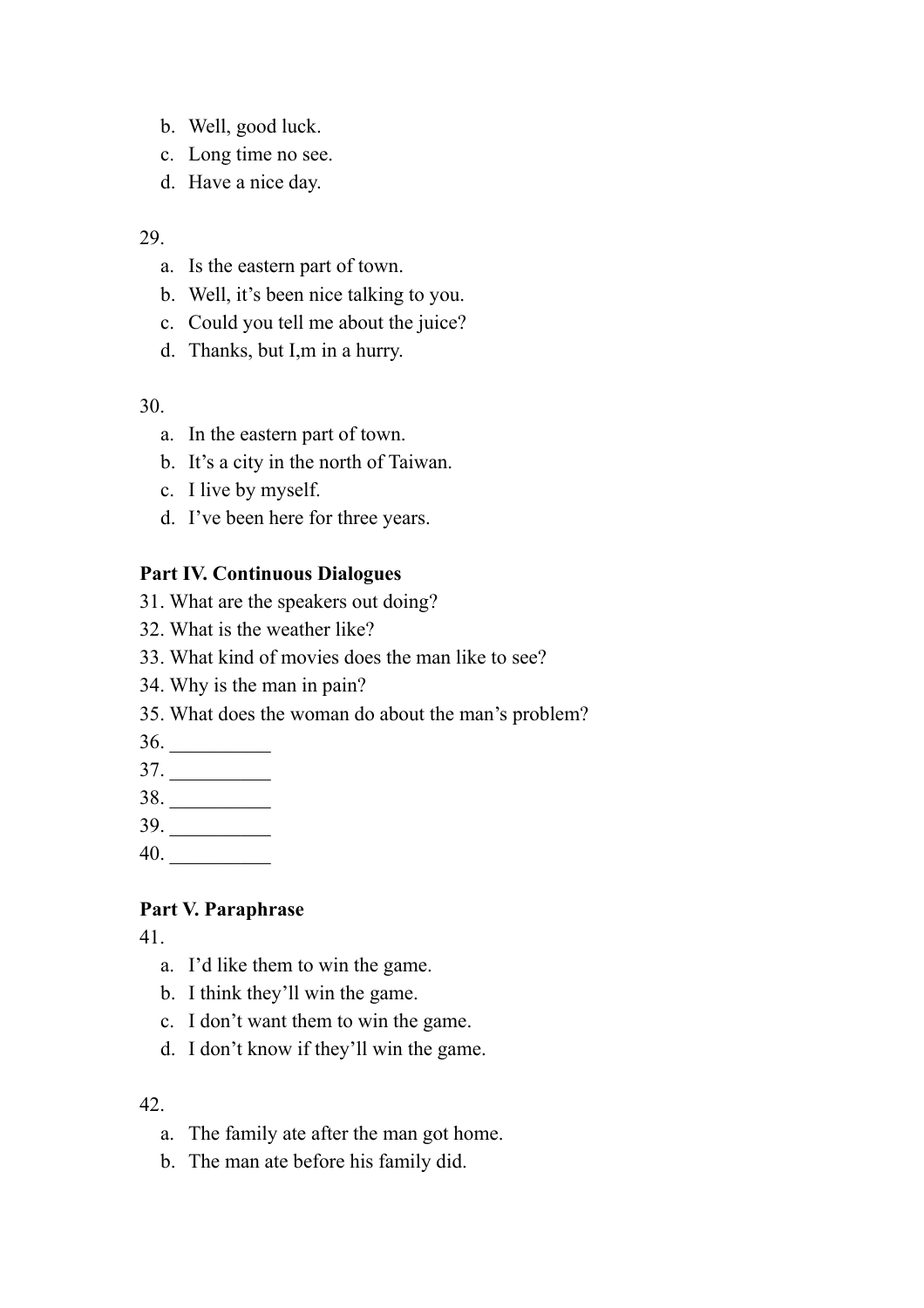- c. The man's family ate before he got home.
- d. The man took his family out for dinner.

- a. I don't understand him.
- b. I'll love him forever.
- c. He thinks about me a lot.
- d. He has no idea about love.

### 44.

- a. He stopped at the intersection and that's why I hit his car.
- b. He stopped at the intersection and I just missed his car.
- c. He didn't stop at the intersection and that's why I hit his car.
- d. He didn't stop at the intersection and I just missed his car.

### 45.

- a. The President attended the meeting.
- b. The sales representative attended the meeting.
- c. The President didn't attend the meeting.
- d. The sales representative didn't attend the meeting.

### 46.

- a. I come from Chicago.
- b. I come from Miami.
- c. I come from Boston.
- d. I come from Seattle.

### 47.

- a. Bringing up children is hard work.
- b. Don't think about having a baby before you are 20.
- c. When the baby is born you sign a contract.
- d. Children over 20 are not babies.

- a. This case is full.
- b. This case is unusual.
- c. This case is doubtful.
- d. This case is clear.